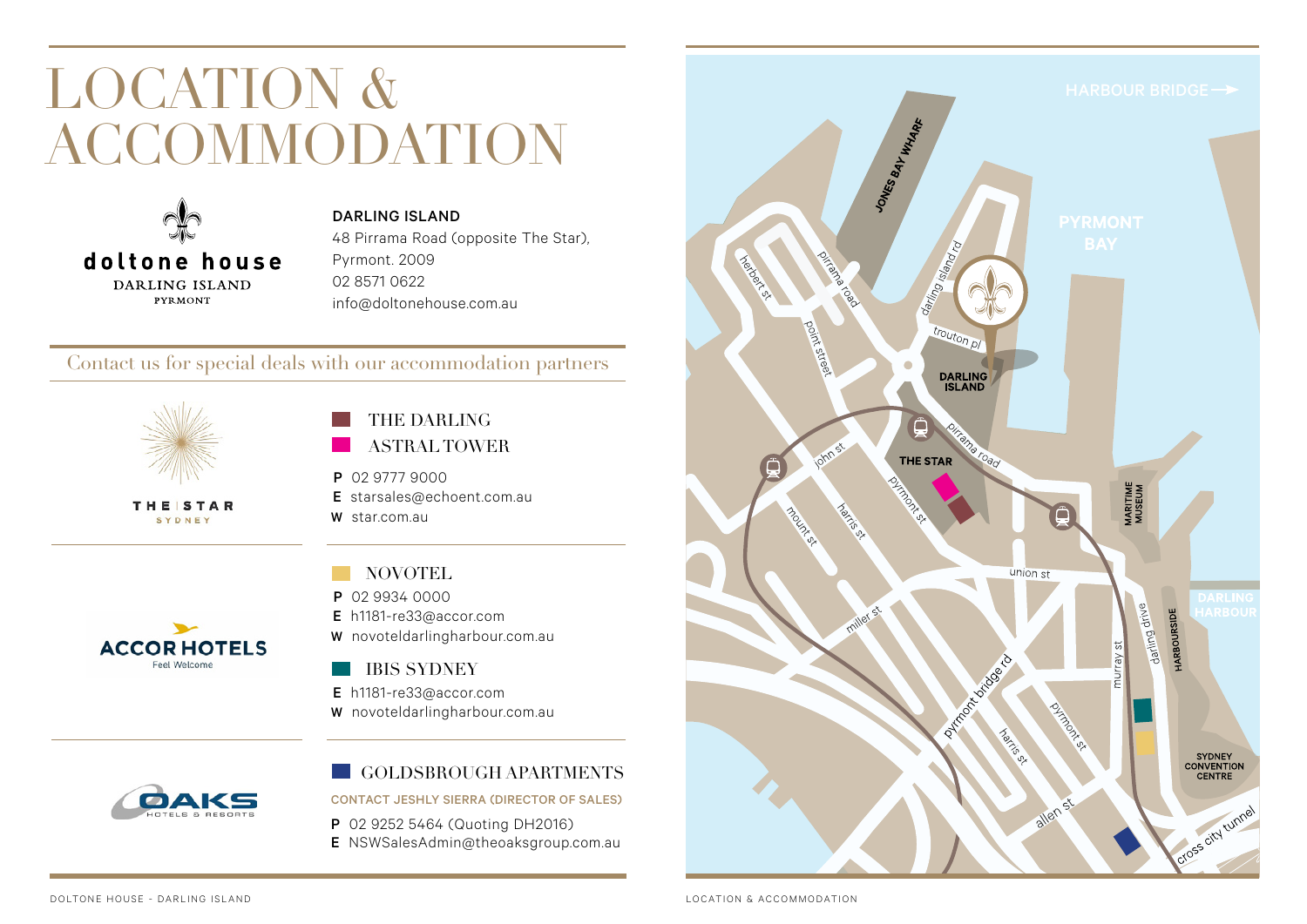## LOCATION & ACCOMMODATION



HYDE PARK Level 3, 181 Elizabeth Street Sydney. 2000 02 8571 0622 info@doltonehouse.com.au

## Contact us for special deals with our accommodation partners



## PULLMAN SYDNEY

#### GAVIN LOVEDAY

P 02 9361 8404 or hotel main number 02 9361 8400

**D<sup>R</sup>**

E h8763-sl1@accor.com



#### 10 ROOMS OR MORE

- P 02 9286 6656
- E cynthia.wirawan@sheraton.com
- W sheraton.com/sydneysuites

#### 9 ROOMS OR LESS

W asiapacific.specials.starwoodhotels.com /doltonehouse

Use reference **SETDH5** to access special Doltone House rates



**Sheraton HOTELS & RESORTS** 

LOCATION & ACCOMMODATION